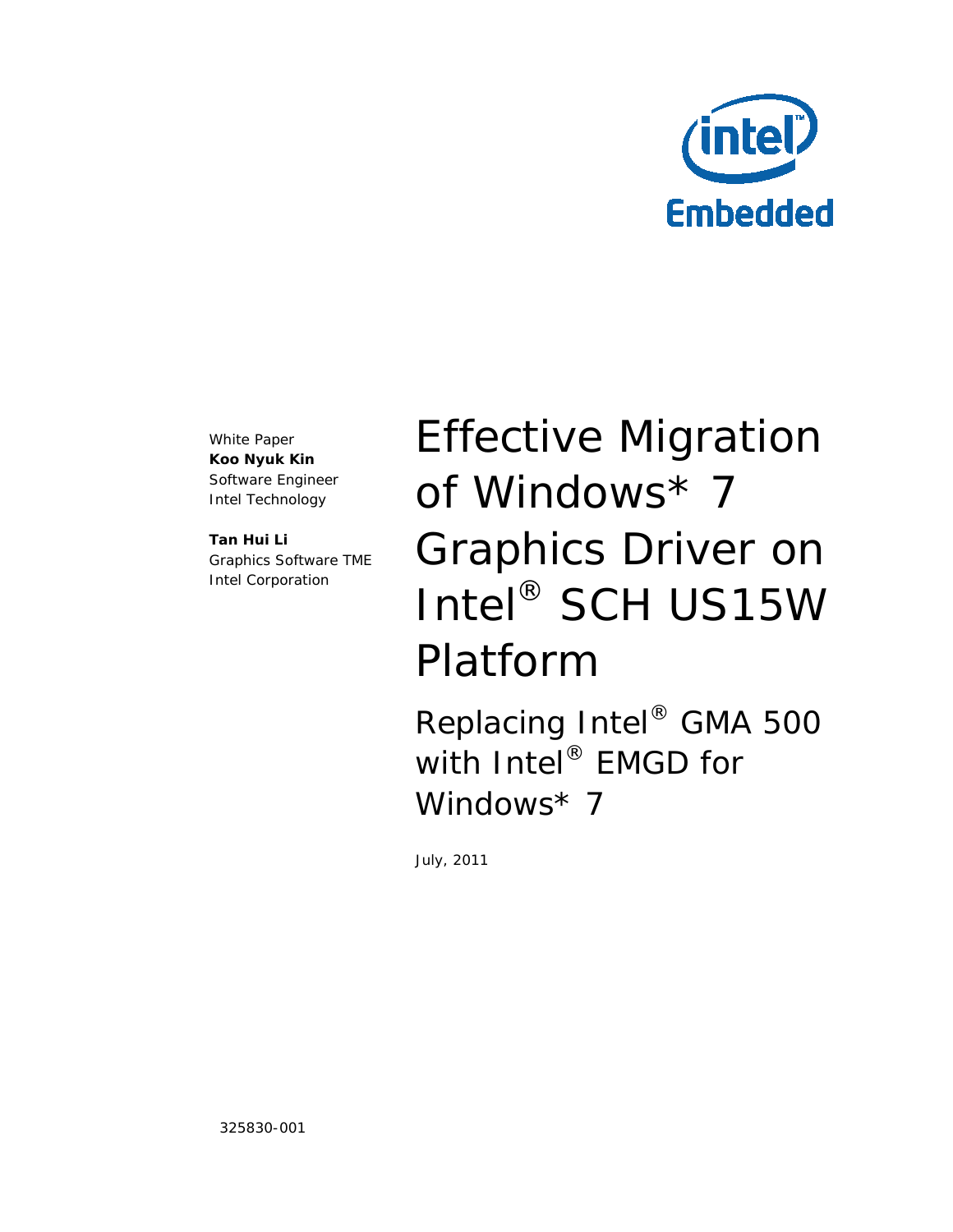

## *Executive Summary*

Intel® Embedded Media Graphics Driver (Intel® EMGD) for Windows\* 7 [1] is a new, improved embedded graphics driver that is validated on Intel $^{\circ}$ System Controller Hub US15W, US15WP, US15WPT and Intel<sup>®</sup> Atom<sup>™</sup> processor E6xx series platforms. It is officially launched by Intel® Embedded and Communication Group (ECG) in July 2011. Intel<sup>®</sup> EMGD replaces the existing graphics driver for Windows 7, Intel® GMA 500 [2], as termination is required to end the "as-is" support of Intel® GMA 500 in the embedded market. Hence, customers in the embedded market are encouraged to use Intel EMGD for Windows 7 on their latest product design to get full support from Intel.

Intel® EMGD Windows 7 replaces the existing graphics driver, Intel® GMA 500, as termination is required to end the "as-is" support of Intel® GMA 500 for Windows 7 in the end of year 2011.

This white paper explains migration for the Windows 7 embedded graphics driver (Intel<sup>®</sup> EMGD for Windows 7) and introduces the steps to migrate from Intel® GMA 500 to Intel® EMGD for Windows 7. It also covers new, unique embedded graphics features that were added to Intel® EMGD for Windows 7 by comparing the graphics features between it and Intel<sup>®</sup> GMA 500. With step-by-step guidance for Intel® EMGD for Windows 7 setup, customers can configure the driver and EMGD vBIOS with Configuration EDitor (CED). With better understanding of the new software features, customers can effectively migrate from Intel® GMA 500 to Intel® EMGD for Windows 7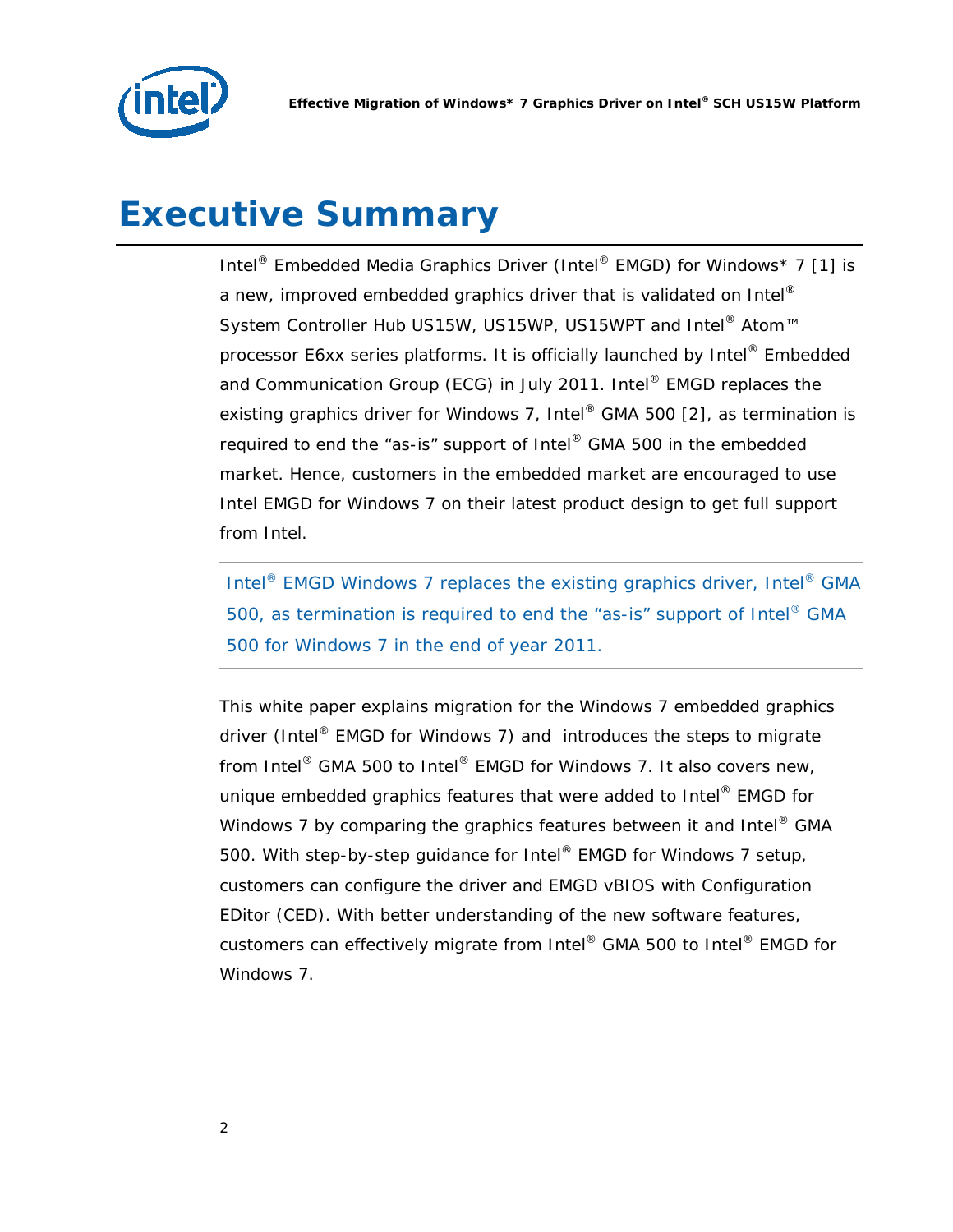

The Intel® Embedded Design Center provides qualified developers with webbased access to technical resources. Access Intel Confidential design materials, step-by step guidance, application reference solutions, training, Intel's tool loaner program, and connect with an e-help desk and the embedded community. Design Fast. Design Smart. Get started today. [www.intel.com/embedded/edc.](http://www.intel.com/embedded/edc)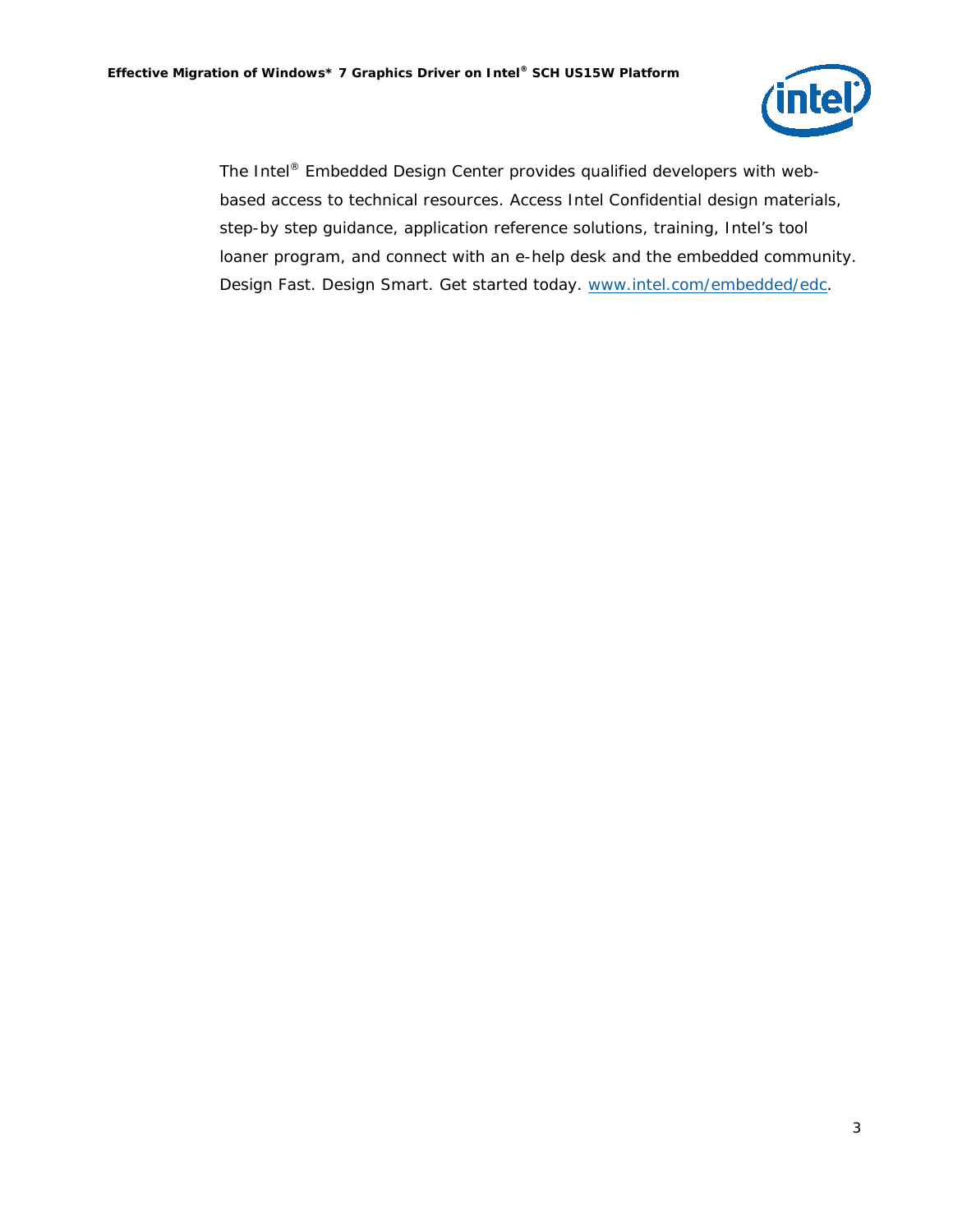

Effective Migration of Windows\* 7 Graphics Driver on Intel® SCH US15W Platform

# **Contents**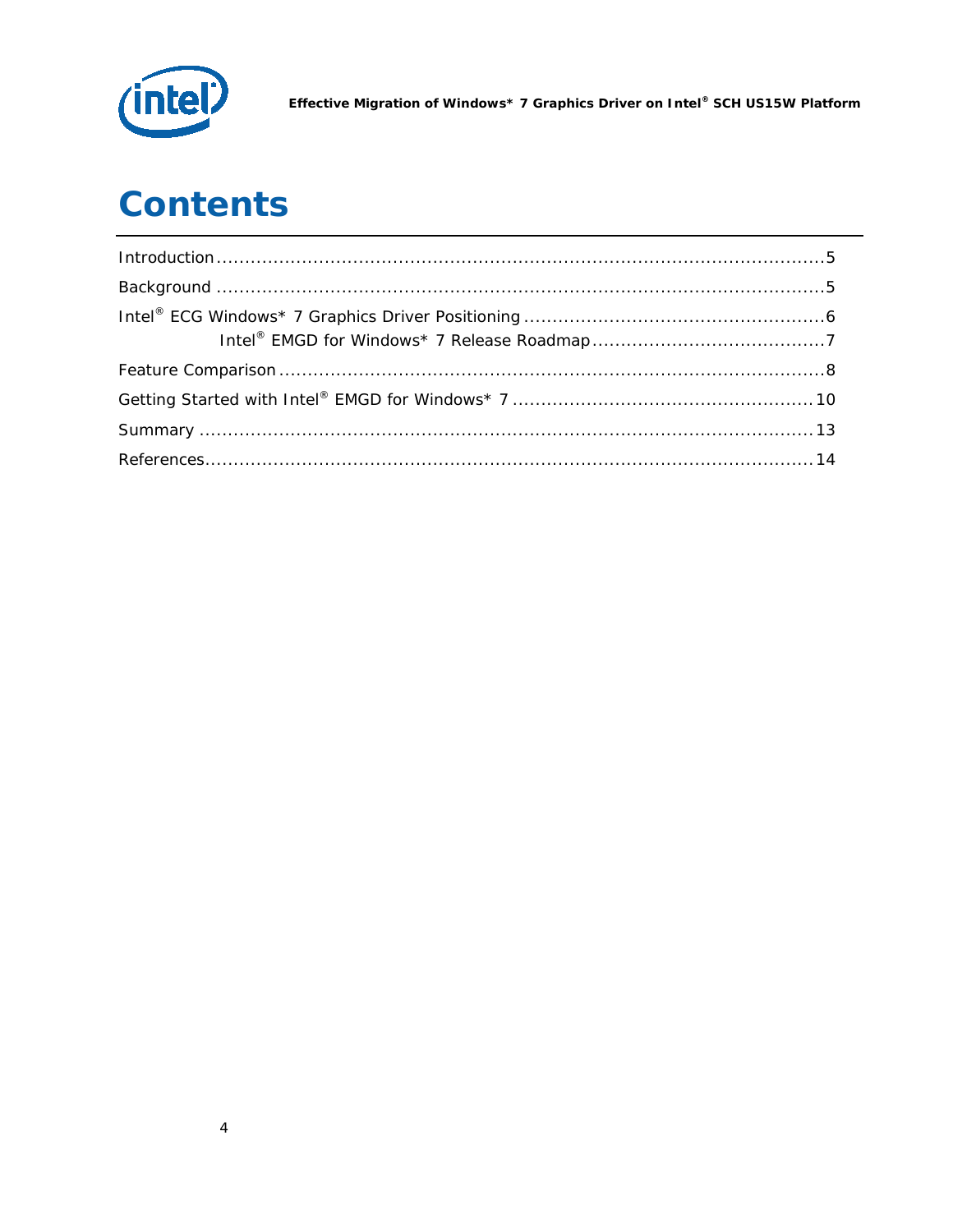

### <span id="page-4-0"></span>*Introduction*

This white paper describes the migration plan of Intel<sup>®</sup> GMA 500 to Intel<sup>®</sup> EMGD for Windows<sup>\*</sup> 7 on Intel<sup>®</sup> SCH US15W. The Intel<sup>®</sup> Atom™ processor E6xx series platform, another supported platform for Intel® EMGD for Windows 7 is discussed only briefly.

Below are the preferred terms used throughout this white paper:

- *Windows\* 7* refers to both Windows\* 7 and Windows\* Embedded Standard 7
- *Intel® SCH US15W* refers to Intel® System Controller Hub US15W, US15WP, and US15WPT
- *Intel® Atom™ E6xx* refers to Intel® Atom™ Processor E6xx Series

### <span id="page-4-1"></span>*Background*

Customers in the embedded market today use Intel® GMA 500 for Windows\*7 for their embedded products designed on the Intel® SCH US15W. Intel® GMA 500 support for embedded market will be terminated at the end of the year 2011. Intel<sup>®</sup> EMGD for Windows\* 7, a new product available by the end of Q2 2011, is a replacement that offers embedded features for Windows\* 7.

Intel<sup>®</sup> GMA 500 is not designed for the embedded market and it may not be able to meet some embedded market requirements. It supports only "as-is" features without bug fixes; new features will not be developed. However, the new Intel® EMGD for Windows\*7 provides a full support model, including new embedded feature requests and bug fixes.

To obtain full support from Intel, Intel® ECG encourages existing Intel® GMA 500 for Windows\* 7 customers to migrate to Intel® EMGD for Windows\* 7 for their new embedded product designs.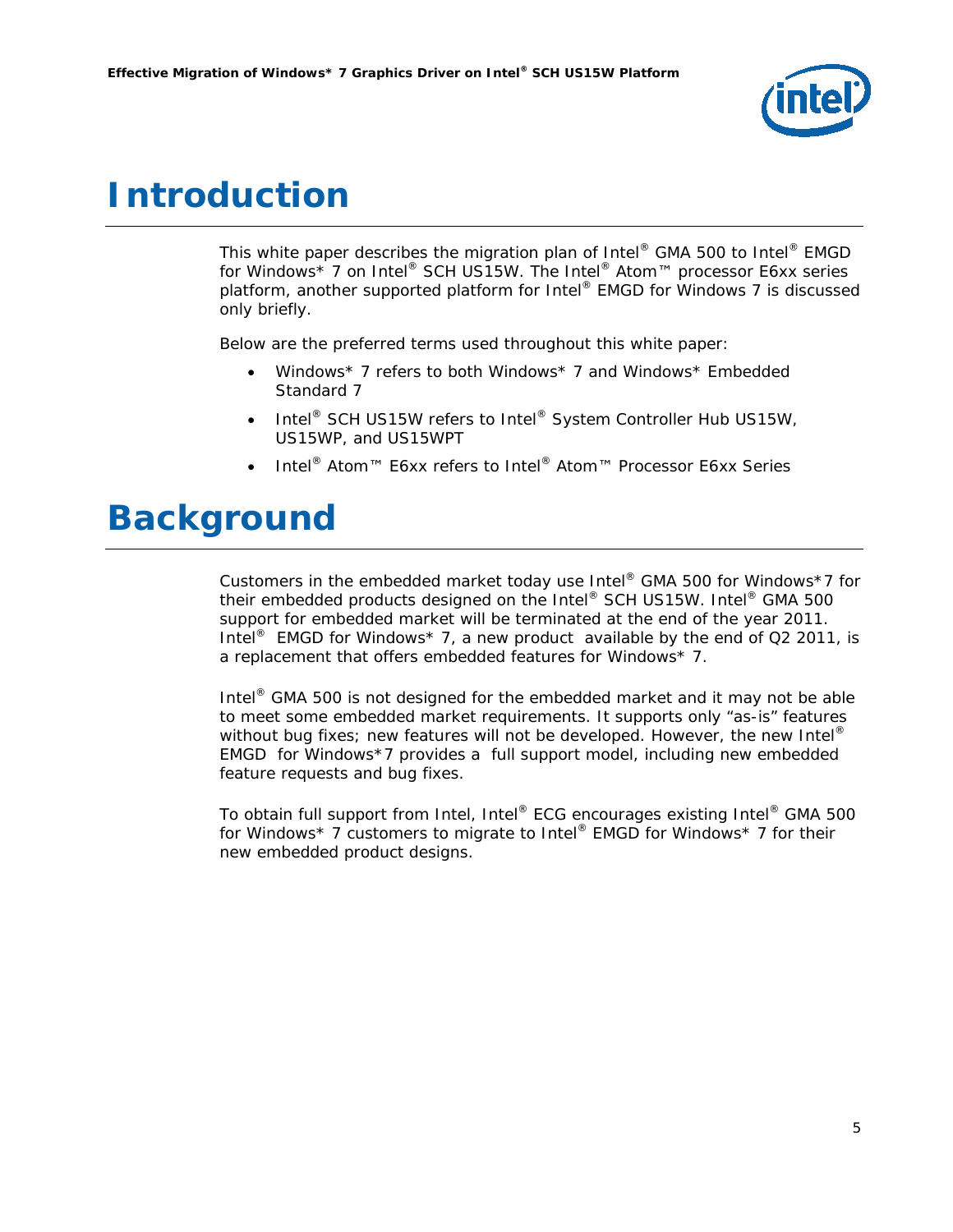

# <span id="page-5-0"></span>*Intel® ECG Windows\* 7 Graphics Driver Positioning*

In July 2011 Intel<sup>®</sup> ECG officially launches the Intel<sup>®</sup> EMGD for Windows 7, which is validated on the Intel® SCH US15W, US15WP, US15WPT and the Intel® Atom™ processor E6xx series platforms.

Intel® EMGD for Windows 7 is a Windows Display Driver Model (WDDM) driver that lets users experience the full Windows\* Aero user interface, better graphics technologies, and improved video experience with DXVA2.0 support. Refer to Figure 1. Overview of Intel® EMGD Windows\* 7.

#### **Figure 1. Overview of Intel® EMGD Windows\* 7**



Note that features of Intel® EMGD for Windows 7 discussed in this section are applicable to all supported platforms, except hardware acceleration video encode, which is available only for the Intel® Atom<sup> $M$ </sup> processor E6xx series platform.

To sustain Intel® EMGD for Windows 7, Intel provides a two-year guaranteed support model and long-life support, which includes new features and bug fixes.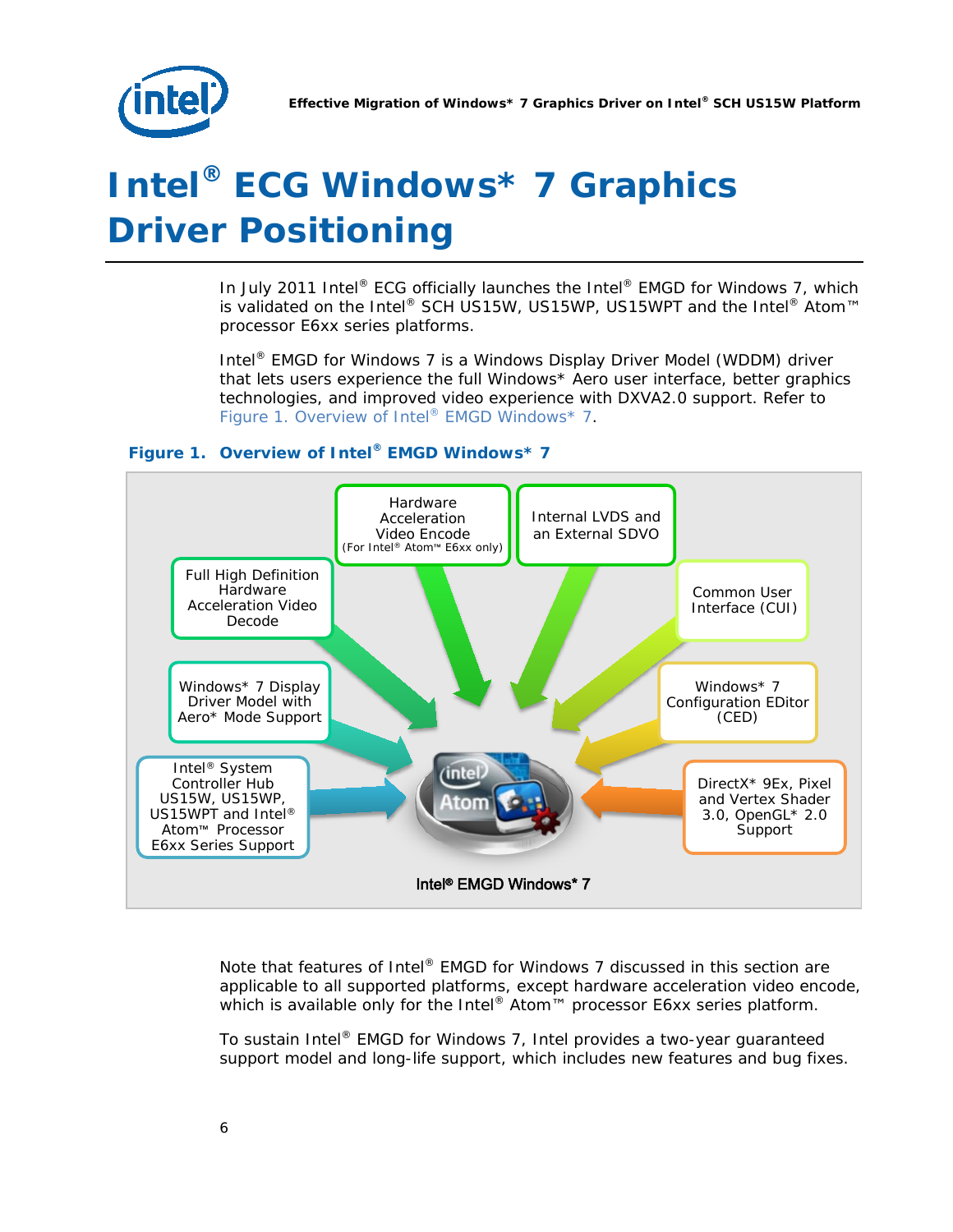

However, after two years, a "best effort" support model is provided by Intel on a case-by-case basis, depending on OS availability from the OS vendor.

### <span id="page-6-0"></span>**Intel® EMGD for Windows\* 7 Release Roadmap**

The release roadmap for Intel® EMGD for Windows 7 is shown in Figure 2. Intel® EMGD for Windows 7 is officially launched to the embedded market at the end of Q2 2011 as per plan.

#### **Figure 2. Release Roadmap for Intel® EMGD for Windows\* 7**

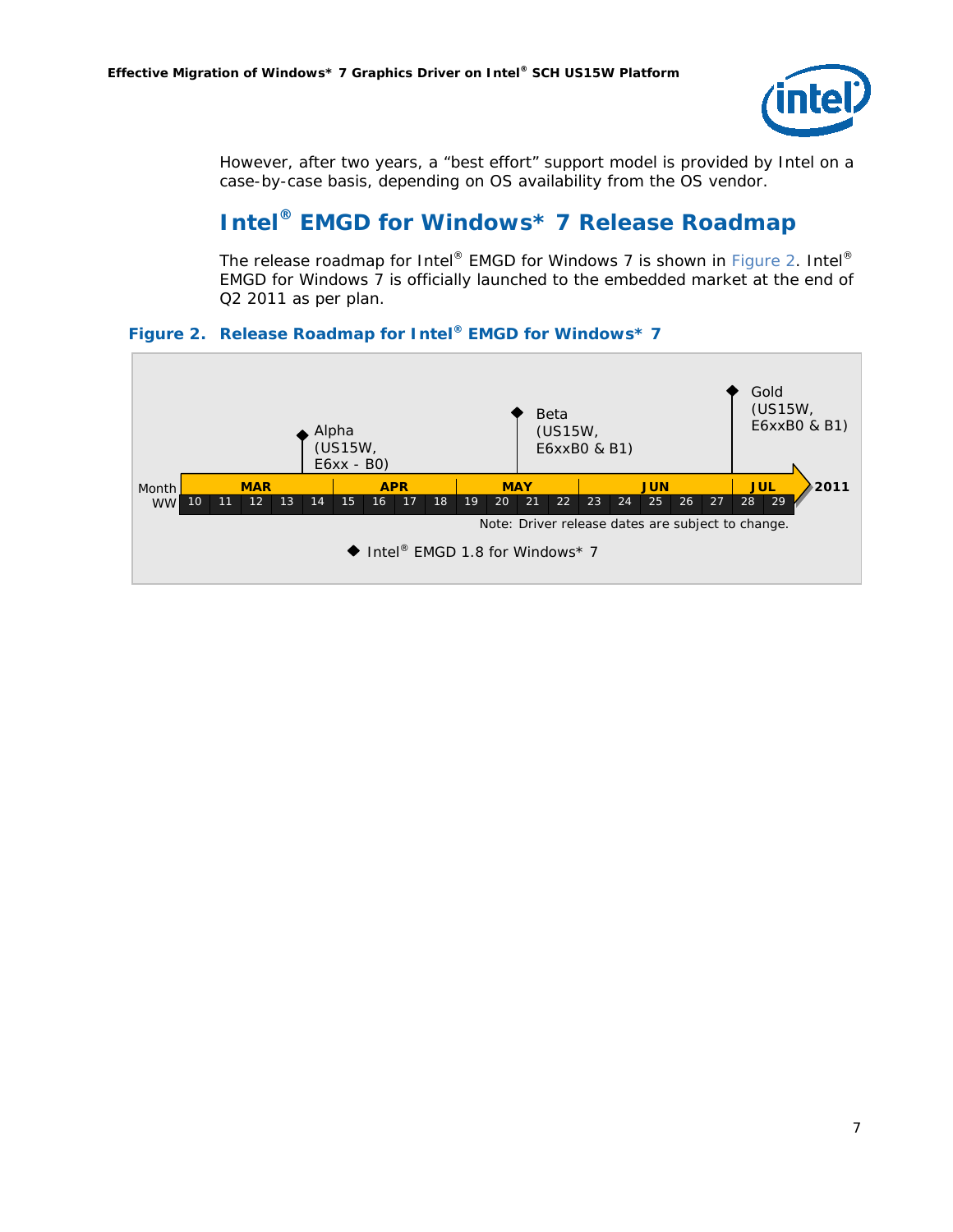

# <span id="page-7-0"></span>*Feature Comparison*

This section compares features between Intel® EMGD and Intel® GMA 500 for Windows\* 7 on Intel® SCH US15W Platform.

Intel<sup>®</sup> EMGD for Windows 7 has been enhanced with the integration of Intel<sup>®</sup> GMA 500 basic and unique embedded features to suit embedded market needs. Compared features for both graphics drivers in Table 1 are focused solely on the Intel<sup>®</sup> SCH US15W platform.

#### **Table 1.Feature Comparison between Intel® GMA 500 and Intel® EMGD for Windows\*7 on Intel® SCH US15W**

|                                   | <b>Feature</b>                                  | <b>Intel® EMGD</b><br>for Windows* 7 |              | <b>Intel<sup>®</sup> GMA 500</b><br>for Windows* 7 |  |
|-----------------------------------|-------------------------------------------------|--------------------------------------|--------------|----------------------------------------------------|--|
| <b>General</b>                    | <b>WDDM Support</b>                             | Yes                                  |              | Yes                                                |  |
|                                   | <b>Platform Support</b><br>(Graphics Frequency) | <b>US15W (200 MHz)</b>               |              | US15W (200 MHz)                                    |  |
|                                   | <b>Pre-Installation</b>                         | <b>Configuration EDitor</b><br>(CED) | $\checkmark$ | <b>Binary Modification</b><br>Program (BMP)        |  |
|                                   | <b>Microsoft WHOL</b><br>Certification          | N <sub>O</sub>                       |              | Yes                                                |  |
|                                   | <b>CUI Support</b>                              | Yes                                  |              | Yes                                                |  |
|                                   | <b>Language Support</b>                         | English Only                         |              | <b>Localized Versions</b>                          |  |
|                                   | <b>Silent Installation</b>                      | <b>No</b>                            |              | Yes                                                |  |
|                                   |                                                 |                                      |              |                                                    |  |
| <b>Firmware</b><br><b>Support</b> | <b>vBIOS</b>                                    | <b>EMGD VBIOS</b>                    | $\sqrt{}$    | <b>GMA vBIOS</b>                                   |  |
|                                   | <b>Boot Display during</b><br><b>POST</b>       | Single and Clone Boot<br>Display     | $\checkmark$ | Single Boot Display                                |  |
|                                   |                                                 |                                      |              |                                                    |  |
| 2D                                | <b>Video Overlay</b>                            | No                                   |              | N <sub>o</sub>                                     |  |
|                                   |                                                 |                                      |              |                                                    |  |
| 3D                                | DirectX* API Support                            | DirectX* 9Ex                         |              | DirectX* 9Ex                                       |  |
|                                   | <b>Vertex Shader Model</b>                      | 3.0                                  |              | 3.0                                                |  |
|                                   | <b>Pixel Shader Model</b>                       | 3.0                                  |              | 3.0                                                |  |
|                                   | OpenGL* API Support                             | OpenGL 2.0                           | $\checkmark$ | <b>No</b>                                          |  |
|                                   |                                                 |                                      |              |                                                    |  |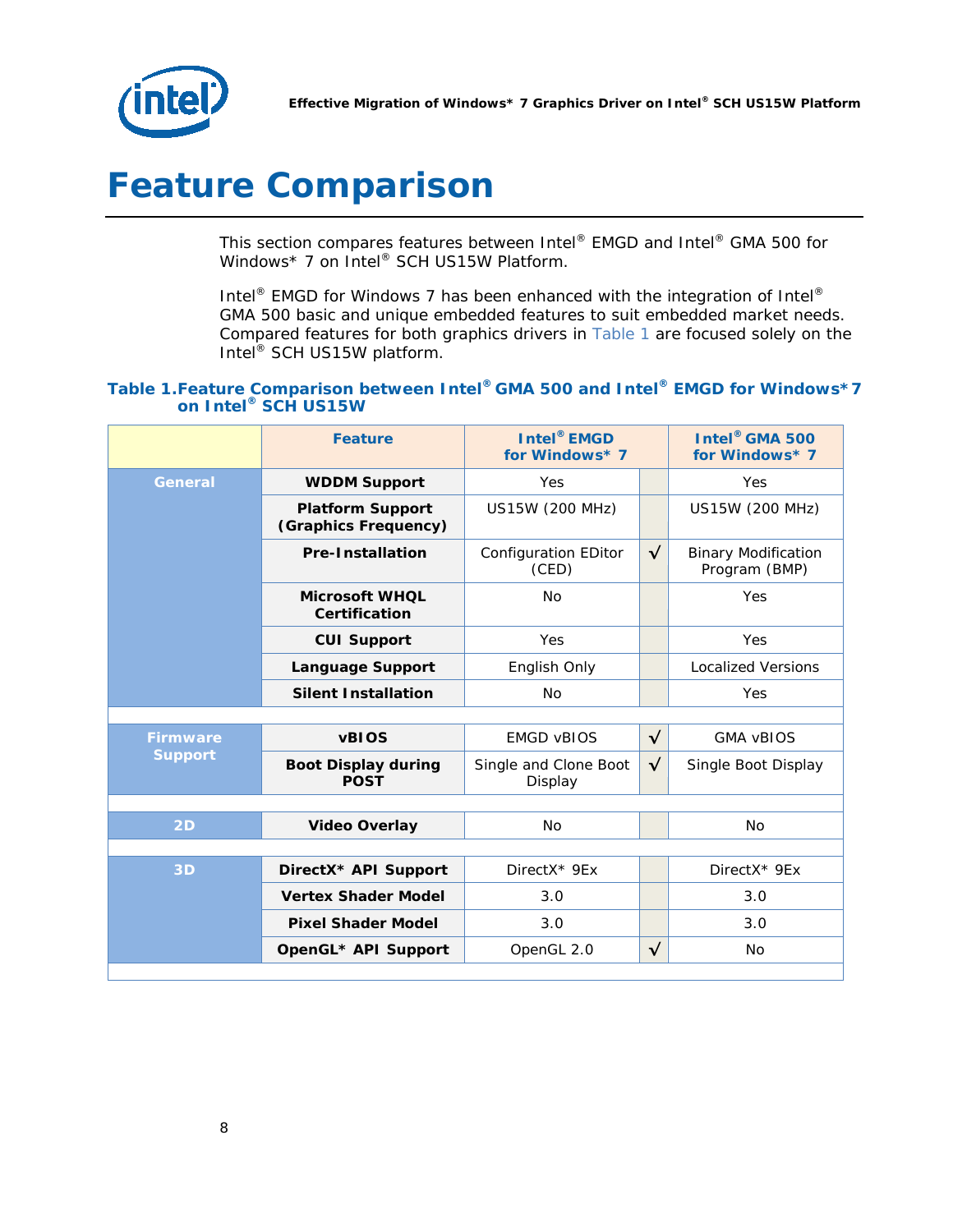

|                                   | <b>Feature</b>                | <b>Intel<sup>®</sup></b> EMGD<br>for Windows* 7       |              | Intel <sup>®</sup> GMA 500<br>for Windows* 7 |  |
|-----------------------------------|-------------------------------|-------------------------------------------------------|--------------|----------------------------------------------|--|
| <b>Display</b>                    | <b>Display Interfaces</b>     | LVDS, SDVO                                            |              | LVDS, SDVO                                   |  |
|                                   | <b>Display Configurations</b> | Clone, Extended<br>Desktop                            |              | Clone, Extended<br>Desktop                   |  |
|                                   | Dual LVDS <sup>1</sup>        | Yes                                                   | $\checkmark$ | No.                                          |  |
|                                   | <b>Max SDVO Resolution</b>    | 1920x1080 @ 60 Hz                                     |              | 1920x1080 @ 60 Hz                            |  |
|                                   | <b>Max LVDS Resolution</b>    | 1366X768 @ 60 Hz                                      |              | 1366X768 @ 60 Hz                             |  |
|                                   |                               |                                                       |              |                                              |  |
| <b>Media</b>                      | DVXA* API Support             | 2.0                                                   |              | 2.0                                          |  |
|                                   | HW Video Decode <sup>2</sup>  | MPEG-2, H.264 AVC,<br>VC-1, WMV9                      |              | MPEG-2, H.264 AVC,<br>VC-1, WMV9             |  |
|                                   | <b>HW Video Encode</b>        | Only for<br>Intel <sup>®</sup> Atom E6xx <sup>3</sup> | $\sqrt{ }$   | <b>No</b>                                    |  |
|                                   | HDCP <sup>4</sup>             | Yes                                                   |              | Yes                                          |  |
|                                   |                               |                                                       |              |                                              |  |
| <b>Power</b><br><b>Management</b> | Intel <sup>®</sup> DPST       | N <sub>o</sub>                                        |              | Yes                                          |  |
|                                   | Intel <sup>®</sup> ADB        | N <sub>o</sub>                                        |              | Yes                                          |  |
|                                   | <b>ACPI Backlight Control</b> | Yes                                                   |              | Yes                                          |  |
|                                   | S3, S4 Support                | Yes                                                   |              | Yes                                          |  |

<sup>1</sup> Dual LVDS refers to combination of internal LVDS + SDVO CH7308\* LVDS.

<sup>2</sup> Performance for HW Video decode is dependent on the entry point supported by the video player.

3 Intel<sup>®</sup> SCH US15W does not support HW Video Encode, available only for Intel® Atom Processor E6xx series.

<sup>4</sup> HDCP version is dependent on the sDVO device used. For example, DVI output supports HDCP 1.0 and HDMI supports HDCP 1.1 hardware.

**Note: √** represents new feature for Intel® EMGD for Windows 7.

Table 1 shows Configuration EDitor (CED), a different pre-installation program used to configure Intel® EMGD and vBIOS for Intel® EMGD for Windows 7. Intel® EMGD for Windows 7 also provides the capability to enable Clone mode during POST at all supported resolutions. Beyond the provided Microsoft DirectX\* 9Ex graphics APIs, Intel® EMGD for Windows 7 has added OpenGL 2.0 APIs as a new feature to enhance 3D graphics. Unlike Intel® GMA 500, the combination of internal LVDS and SDVO CH7308\* LVDS widely used in the embedded market is no longer a limitation because Dual LVDS is supported in Intel® EMGD for Windows 7.

However, a few limitations of Intel® EMGD for Windows 7 are found in Table 1. For example, Microsoft WHQL Certification is not supported by Intel<sup>®</sup> EMGD for Windows 7. Unlike Intel® GMA 500, Intel® EMGD for Windows 7 supports only a single language, English. Additionally, Intel® Display Power Savings Technology (DPST) and Intel® Automatic Display Brightness (ADB) are not available during operating system run-time for power conservation.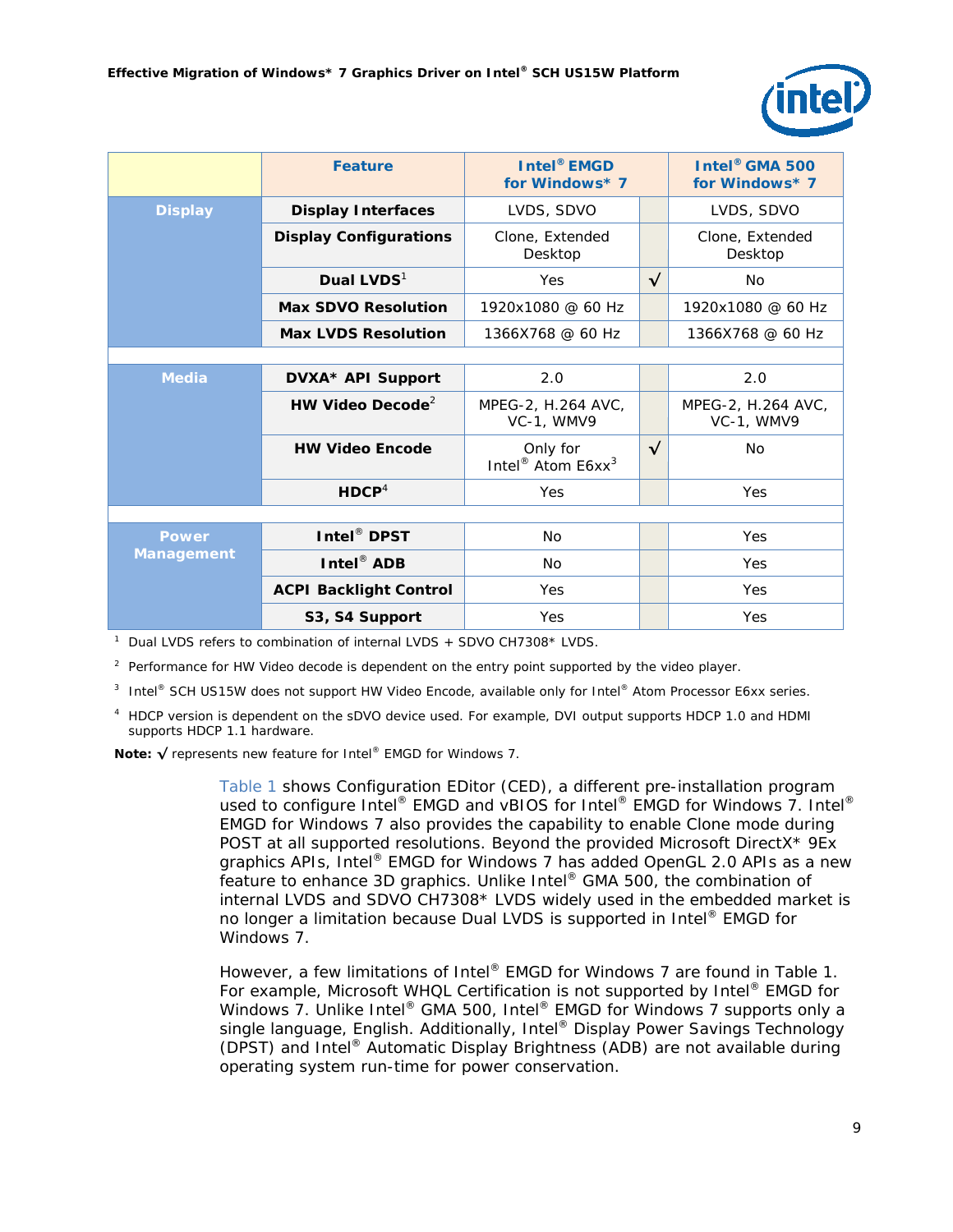

# <span id="page-9-0"></span>*Getting Started with Intel® EMGD for Windows\* 7*

This section provides step-by-step guidance on how to begin configuring Intel® EMGD for Windows 7 for the Intel® SCH US15W platform.

Five essential steps shown in Figure 3 are needed for Intel® EMGD for Windows 7 configuration. Those steps are similar to Intel® GMA 500 for Windows 7 configuration steps, yet a different program and tool are used to configure the driver and vBIOS settings.



#### **Figure 3. Step-by-Step Guidance for Intel® EMGD for Windows\* 7**

#### **Step A:** vBIOS Setup

Instead of using Binary Modification Program (BMP), Configuration EDitor (CED) is used as the pre-installation program for Intel® EMGD for Windows 7 driver and vBIOS configuration. CED is included with the Intel® EMGD for Windows 7 driver kit  $[4]$  that is accessible from Intel® Premier Support and Intel® Embedded Design Center (EDC) sites. The steps below show the basic process of platform configuration using CED.

- 1. After installing CED, click emgd-ced.exe from the directory where CED is installed.
- 2. Click **New Configuration** to begin a new configuration. The Chipset Configuration Page appears; enter a file name, select a platform chipset, display configuration mode, and port devices. Click **Next** to continue.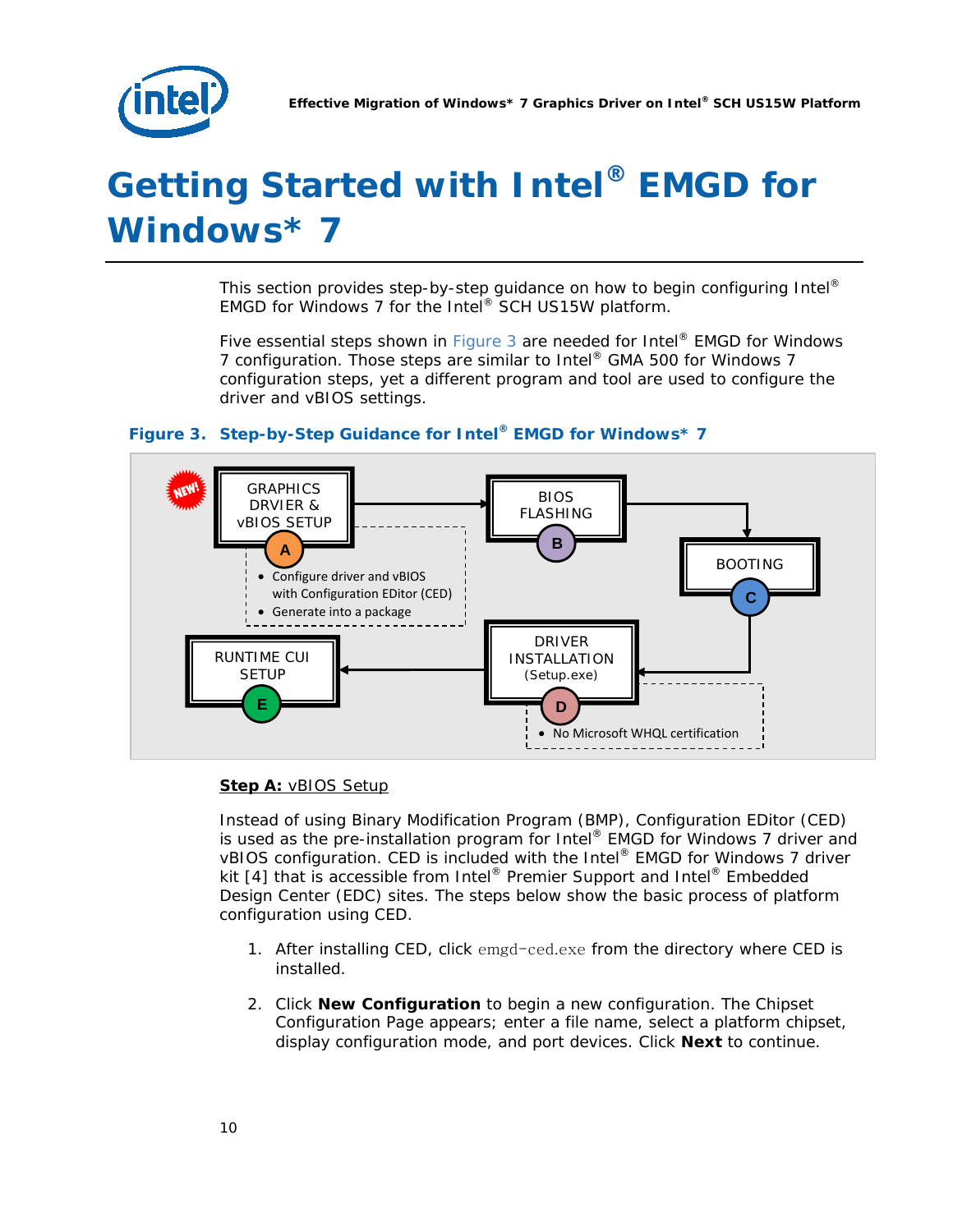

**Note:** The order of port devices is important, as it determines which is the primary display and which is the secondary display.

- 3. The Port Configuration Page appears. Configure each selected port in Step 2, setting EDID timings, attribute settings, I2C settings, and flat panel options as needed. Click **Next** to proceed.
- 4. The Video BIOS configuration Page appears. Customize POST messages, display modes, and port devices for System BIOS as needed. Click **Finish** to complete the configuration.
- 5. After the configuration is done, click **New Package** to generate the driver and vBIOS package.
- 6. To create the driver and vBIOS installation that is compatible with a targeted embedded platform, select the generated package from the Package folder in the CED main window and then click **Generate Installation**.

**Note:** Unlike the BMP tool, CED requires the user to compile vBIOS for any change of vBIOS settings. Watcom, a third-party software, must be present to compile VBIOS.

#### **Step B:** BIOS Flashing

Integrate the generated vBIOS with system BIOS (sBIOS). Next, flash the merged BIOS into the targeted embedded platform.

#### **Step C: Booting**

Boot up the targeted embedded platform. The BIOS is expected to perform POST and identify the boot device priority before the Windows 7 OS is loaded.

#### **Step D: Installing the Driver**

**Note:** Intel® EMGD for Windows 7 works only on Windows 7 32-bit systems, not on 64-bit systems.

Follow the steps below to install the driver.

- 1. Install the generated Intel<sup>®</sup> EMGD for Windows 7 on the targeted embedded platform using Setup.exe from the directory that contains the driver files.
- 2. A setup dialog appears. Click **Next** to continue.
- 3. Carefully read the License Agreement and click **Yes** to proceed.
- 4. Review the Readme file information and then click **Next** to proceed to the next step.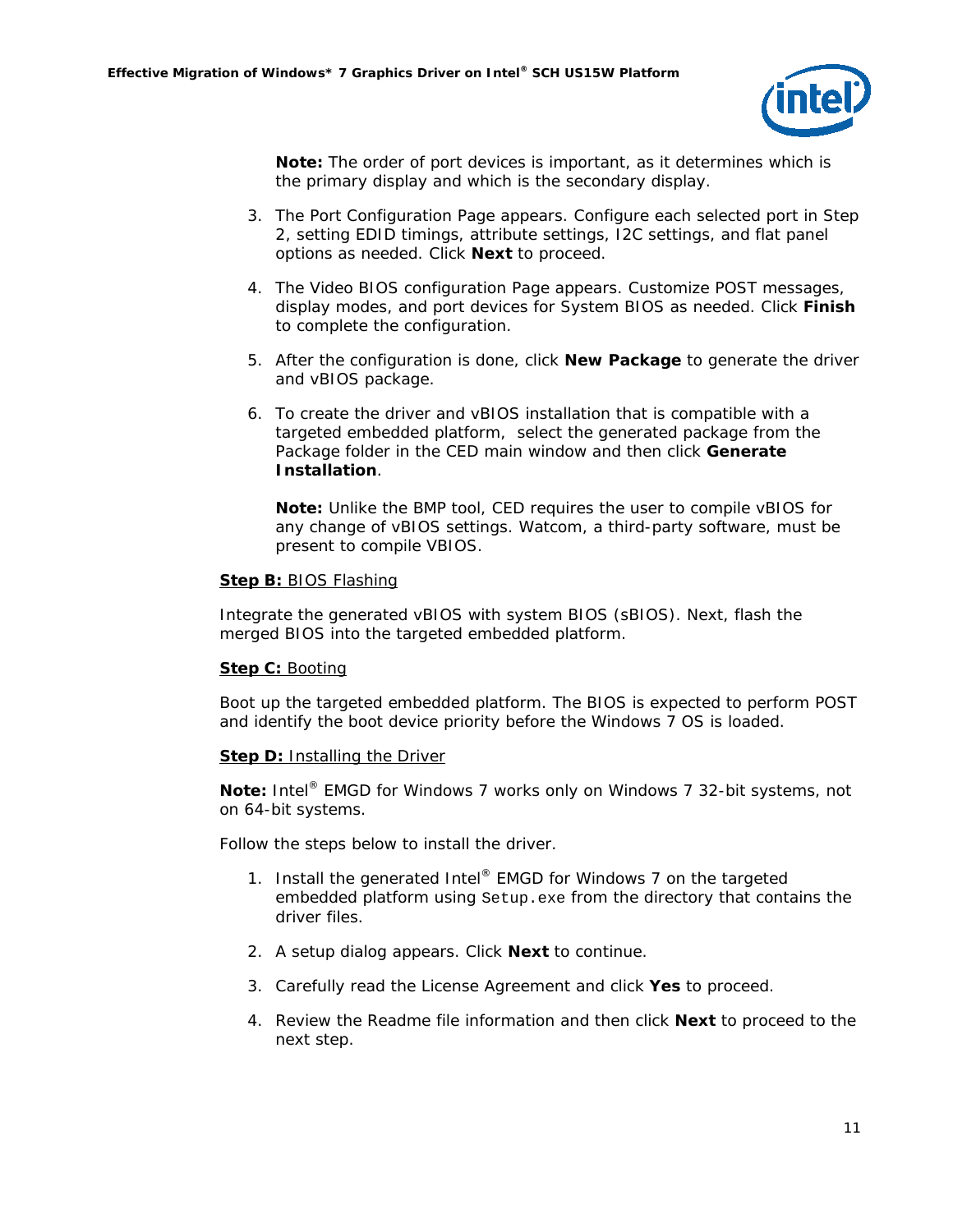

*Effective Migration of Windows\* 7 Graphics Driver on Intel® SCH US15W Platform*

5. Setup progress starts. Click **Install this driver software anyway**.

**Note:** The Windows Security warning dialog appears to notify the user that the driver installation program has no WHQL certification from Microsoft.

- 6. When the "Setup Progress" is complete, click **Next**.
- 7. The "Setup Complete" screen appears. Click **Finish**, and then restart the targeted embedded platform.

#### **Step E: Runtime CUI Setup**

Intel® EMGD for Windows 7 provides a graphical Common User Interface (CUI), similar to the Intel<sup>®</sup> GMA 500 CUI, that is used to change resolution, refresh rate, color bit depth and other run-time options after driver installation. The CUI property page can be accessed from the desktop context menu, tray icon menu, Windows control panel or using a hot key.

 For more information regarding Intel**®** EMGD for Windows 7 setup, refer to the Intel**®** EMGD for Windows 7 User Guide [3] and Intel**®** Technical Product Specification for Software (TPS) [1].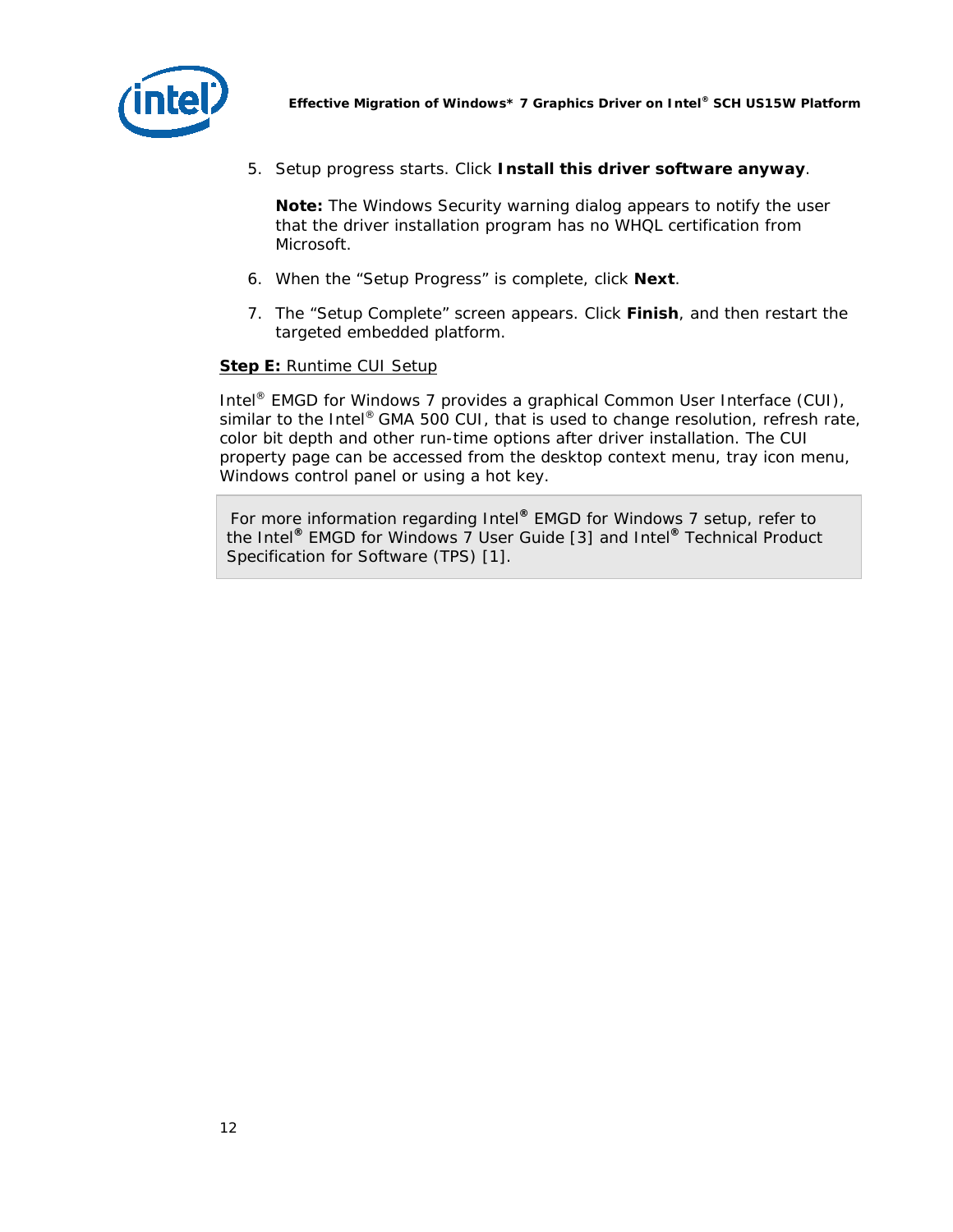

### <span id="page-12-0"></span>*Summary*

Migrating from Intel® GMA 500 to Intel® EMGD for Windows 7 brings significant benefits to the user because of its support model and unique embedded features. Intel® EMGD for Windows 7 provides a two-year guaranteed support model and long-life support, which includes embedded features and bug fixes support. Additionally, the user can experience improved graphics technology via Intel® EMGD for Windows 7 with the new features. Specifically, CED, EMGD vBIOS, OpenGL V2.0 support, Clone mode during POST and Dual LVDS (combination of internal LVDS and SDVO CH7308\* LVDS) are offered.

In this paper, the five ordered steps proposed for vBIOS and driver configuration are:

- 1. Graphics driver and vBIOS setup
- 2. BIOS flashing
- 3. Booting
- 4. Driver installation
- 5. Runtime CUI setup

Although different programs or tools are used for both graphics drivers, the configuration steps are similar, helping the user to become accustomed to the new Intel® EMGD for Windows 7 quickly and effectively for graphics driver and vBIOS configuration.

Embedded market customers with Windows 7 designs on an Intel® SCH US15W platform are strongly urged to migrate to Intel® EMGD for Windows 7, to gain better embedded features and full support for the graphics driver.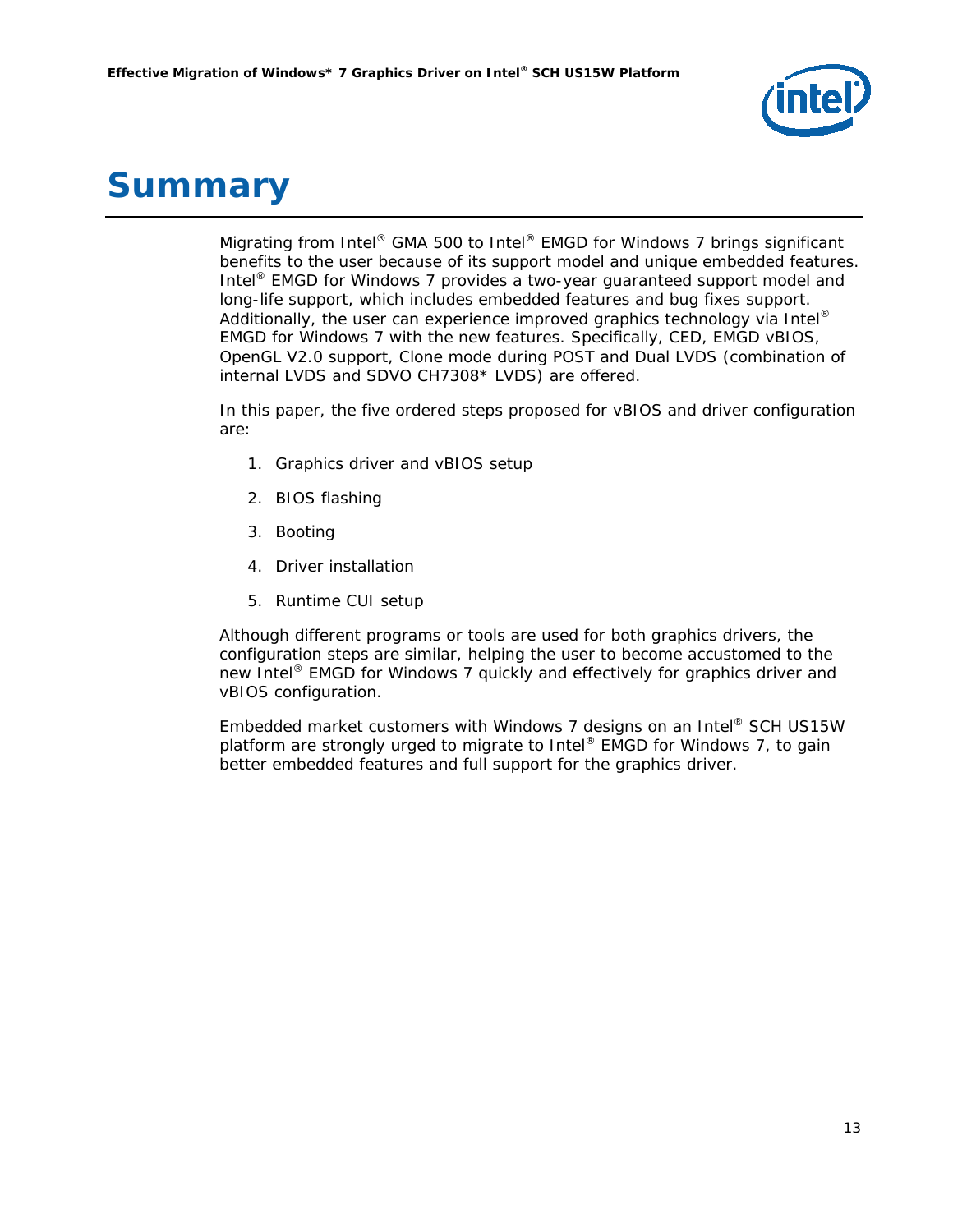

### <span id="page-13-0"></span>*References*

- 1. *Intel Embedded Media Graphics Driver for Windows\* 7 and Windows\* Embedded Standard Operating System, Technical Product Specification for Software (TPS).* May 2011. Document Number: 473700. [\(http://edc.intel.com/\)](http://edc.intel.com/)
- 2. *Intel System Controller Hub (Intel SCH) Graphics Media Accelerator Drivers for Windows\* 7 Operating System, Product Requirements Document (PRD).* September 2009. Document Number: 431513. [\(http://www.intel.com/ibl\)](http://www.intel.com/ibl)
- 3. *Intel Embedded Media and Graphics Driver v1.8 (Windows\* 7 and Windows\* Embedded Standard 7 Release), User Guide.* March 2011. Document Number: 472133 [\(http://edc.intel.com/\)](http://edc.intel.com/)
- 4. Intel<sup>®</sup> EMGD for Windows\* 7. [\(http://edc.intel.com/\)](http://edc.intel.com/)

The Intel® Embedded Design Center provides qualified developers with webbased access to technical resources. Access Intel Confidential design materials, step-by step guidance, application reference solutions, training, Intel's tool loaner program, and connect with an e-help desk and the embedded community. Design Fast. Design Smart. Get started today. [http://intel.com/embedded/edc.](http://intel.com/embedded/edc)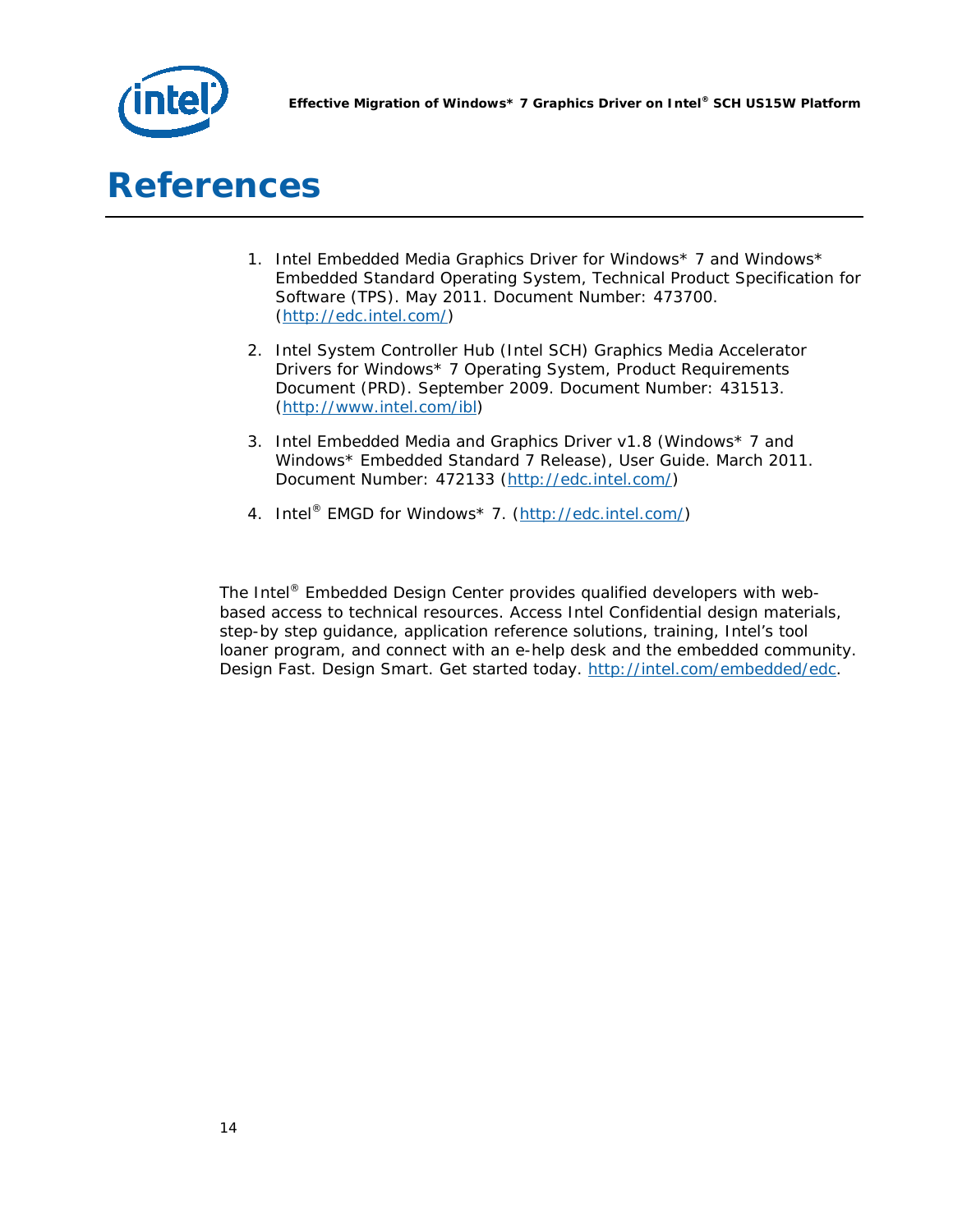

#### **Authors**

**Koo Nyuk Kin** is a Software Engineer with Intel Technology supporting Embedded and Communications Group (ECG) as a Graphics Software Platform Application Engineer.

**Tan Hui Li** is a Graphics Software Platform Application Engineer with Embedded and Communications Group (ECG) at Intel Corporation.

#### **Acronyms**

| ADB          | <b>Automatic Display Brightness</b>       |
|--------------|-------------------------------------------|
| CUI          | Common User Interface                     |
| <b>DPST</b>  | Display Power Saving Technology           |
| ECG          | <b>Embedded and Communication Group</b>   |
| <b>EMGD</b>  | <b>Embedded Media and Graphics Driver</b> |
| GMA          | Graphics Media Accelerator                |
| <b>LVDS</b>  | Low-voltage differential signaling        |
| <b>POST</b>  | Power on Self Test                        |
| <b>SBIOS</b> | <b>System BIOS</b>                        |
| <b>VBIOS</b> | Video BIOS                                |
| WDDM         | Windows* Display Drive Model              |